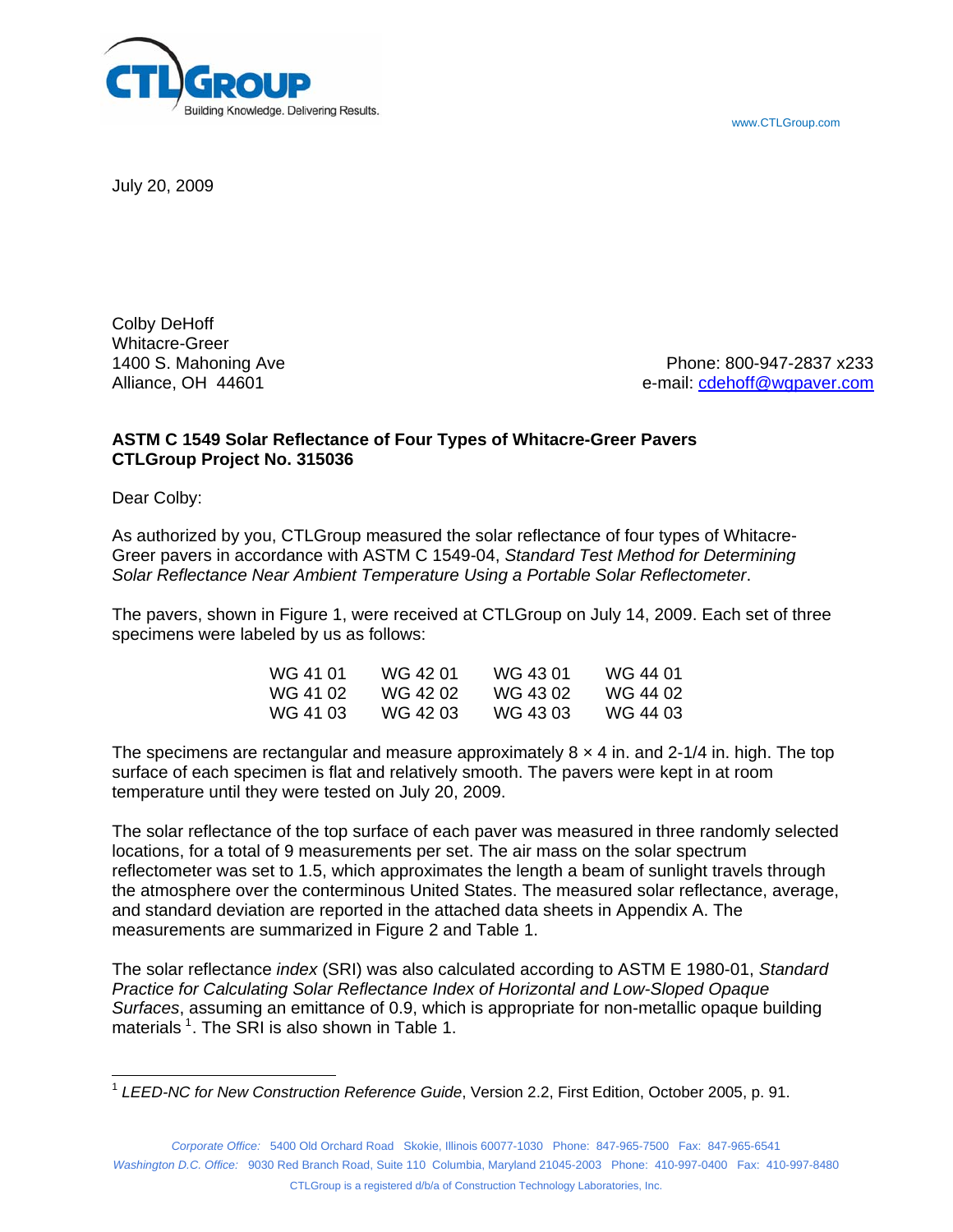If you have any questions, please do not hesitate to call.

Sincerely,

Varsha Singh, Ph.D., LEED-AP Analyst Email: [VSingh@CTLGroup.com](mailto:VSingh@CTLGroup.com) Phone: 847-972-3180



**Figure 1. Pavers labeled WG 41, WG 42, WG 43 and WG 44 (top to bottom) and 01 to 03 (left to right).** 

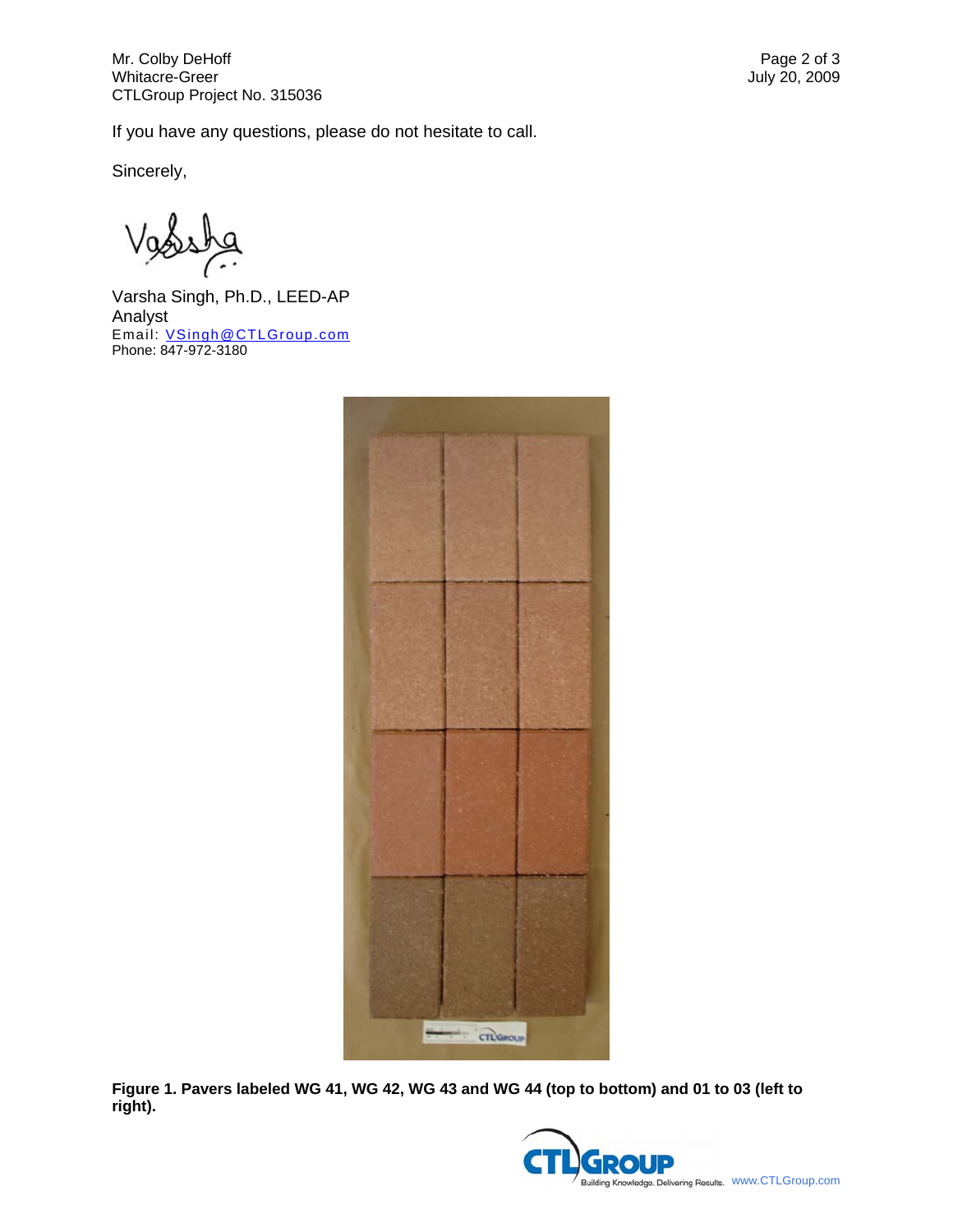| <b>Paver label</b> | Solar reflectance | <b>Standard deviation</b> | Solar reflectance<br>index (SRI)* |
|--------------------|-------------------|---------------------------|-----------------------------------|
| WG 41              | 0.43              | 0.01                      | 49                                |
| WG 42              | 0.40              | 0.02                      | 45                                |
| WG 43              | 0.37              | 0.01                      | 41                                |
| WG 44              | 0.32              | 0.01                      | 34                                |

| Table 1. Average Solar Reflectance, Standard Deviation, and Solar Reflectance Index (Rounded) |  |
|-----------------------------------------------------------------------------------------------|--|
|-----------------------------------------------------------------------------------------------|--|

\*Assuming an emittance of 0.9, which is appropriate for non-metallic opaque building materials.



**Figure 2. Solar reflectance of four types of Whitacre-Greer pavers was measured according to ASTM C 1549. The solid circles represent one of three measurements per paver, and the solid triangle represents the average of nine measurements per type.**

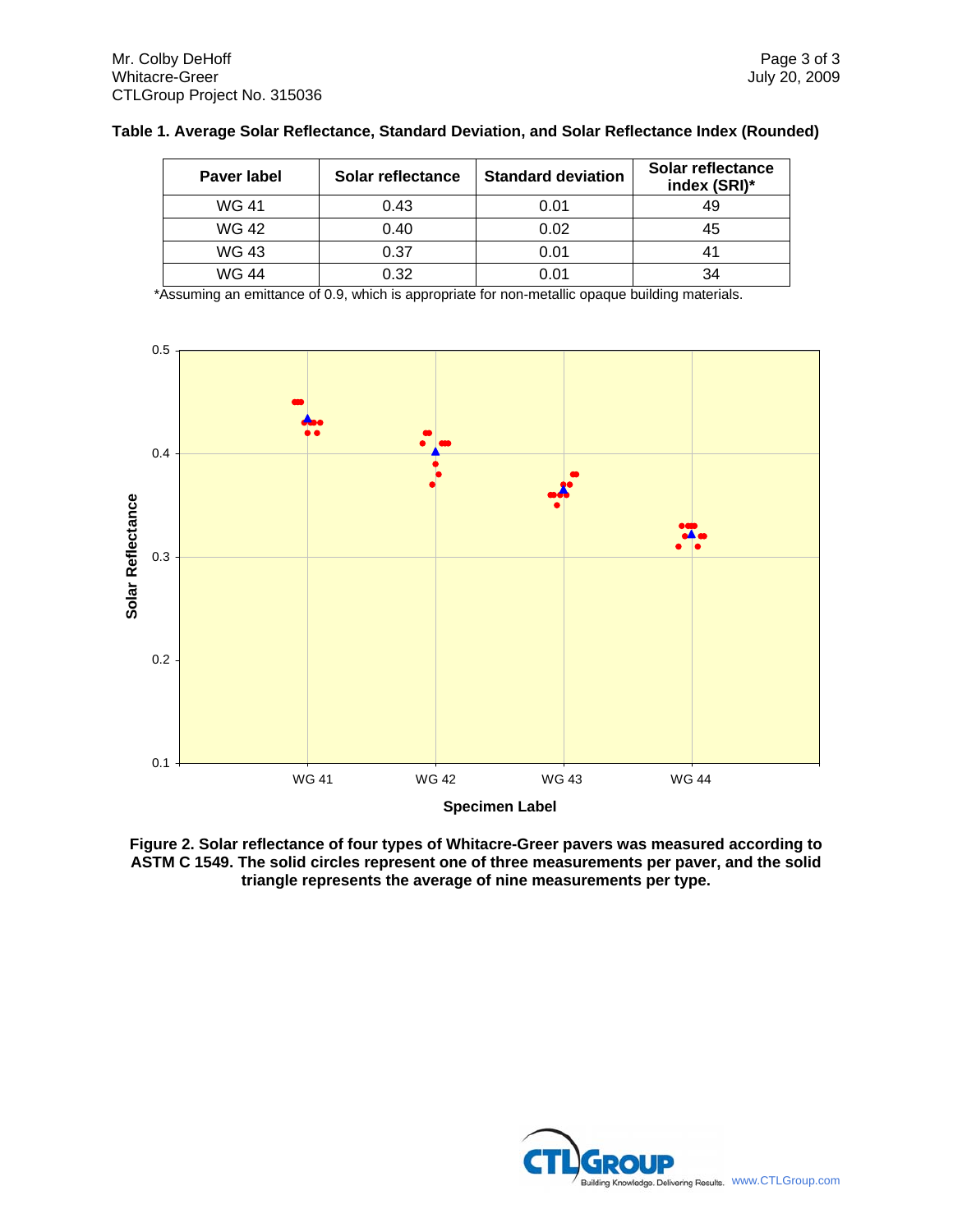# **APPENDIX A**

ASTM C 1549, SOLAR REFLECTANCE NEAR AMBIENT TEMPERATURE USING A PORTABLE SOLAR REFLECTOMETER, DATA SHEETS

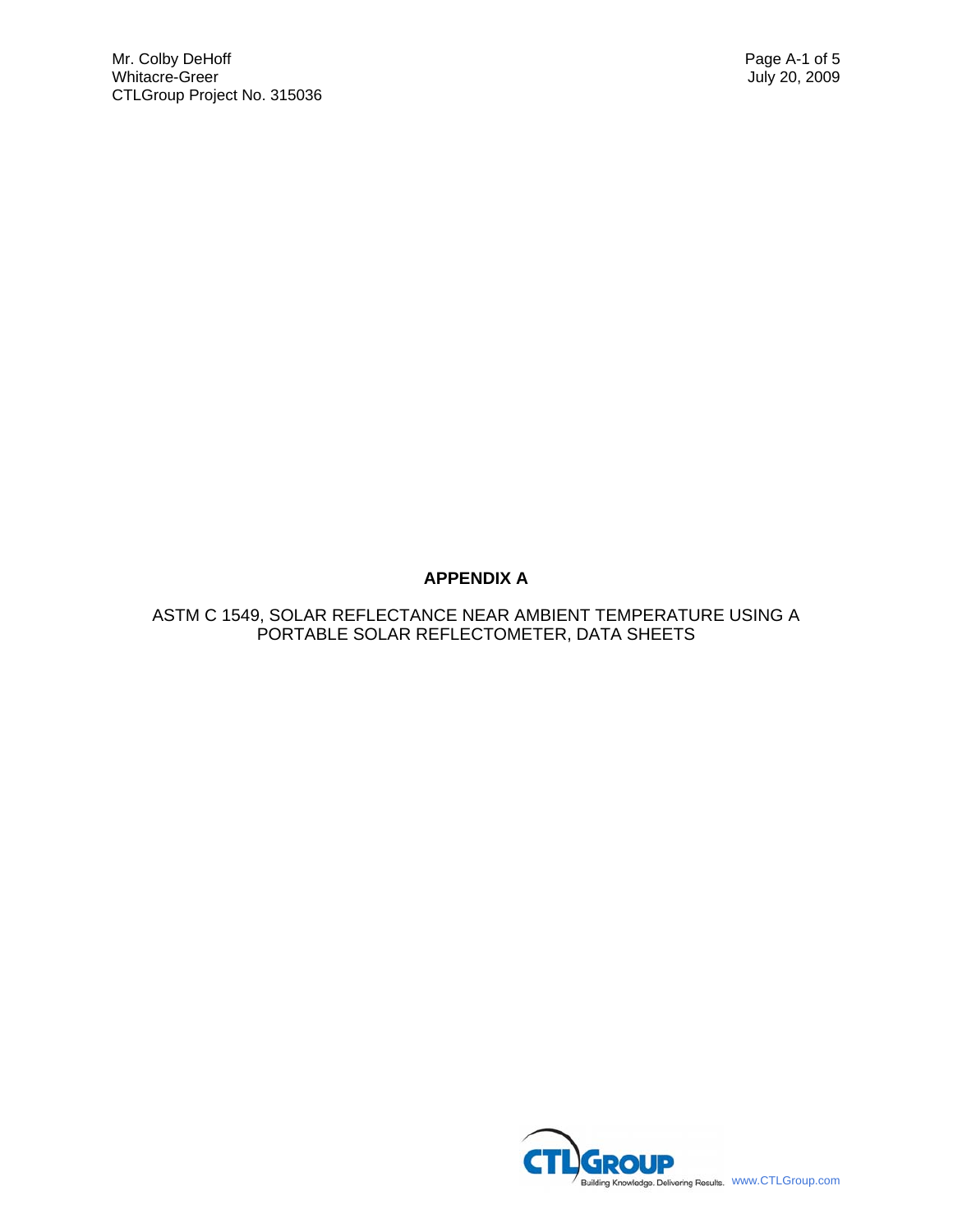

| Client:  | <b>Whitacre-Greer</b>       | CTLGroup project no.:  | 315036       |
|----------|-----------------------------|------------------------|--------------|
| Project: | C1549 Whitacre-Greer Pavers | CTLGroup project mgr.: | V. Singh     |
|          |                             | Analyst:               | V. Singh     |
| Contact: | Colby DeHoff                | Approved:              | M. VanGeem   |
|          | 800-947-2837 x233           | Date tested:           | 2009 July 20 |

### ASTM C 1549, Solar Reflectance Near Ambient Temperature Using a Portable Solar Reflectometer<sup>1,2</sup> **WG 41**

| Specimen                                               | Location       | Location<br>reflectance | Specimen<br>reflectance |
|--------------------------------------------------------|----------------|-------------------------|-------------------------|
|                                                        | 1              | 0.45                    |                         |
| WG 41 01                                               | $\overline{c}$ | 0.45                    | 0.45                    |
|                                                        | 3              | 0.45                    |                         |
|                                                        | $\mathbf{1}$   | 0.43                    |                         |
| WG 41 02                                               | 2              | 0.42                    | 0.43                    |
|                                                        | 3              | 0.43                    |                         |
|                                                        | $\mathbf{1}$   | 0.43                    |                         |
| WG 41 03                                               | $\overline{2}$ | 0.42                    | 0.43                    |
|                                                        | 3              | 0.43                    |                         |
| <b>Standard deviation</b>                              |                | 0.01                    |                         |
| <b>Overall average</b>                                 |                | 0.43                    |                         |
| Solar reflectance index (SRI) <sup>3</sup><br>Low wind |                | 47                      |                         |
| corresponding to convective                            |                | <b>Medium wind</b>      | 49                      |
| coefficients of three wind conditions                  |                | <b>High wind</b>        | 50                      |

1. Tested in accordance with ASTM C 1549 - 04, *Standard Test Method for Determining Solar Reflectance Near Ambient Temperature Using a Portable Solar Reflectometer* .

2. Air mass index is 1.5.

3. Solar reflectance index calculated according to ASTM E 1980 - 01, *Standard Practice for Calculating Solar Reflectance Index of Horizontal and Low-Sloped Opaque Surfaces* with an emittance for non-metallic opaque building materials of 0.9.

Page A-2 of 5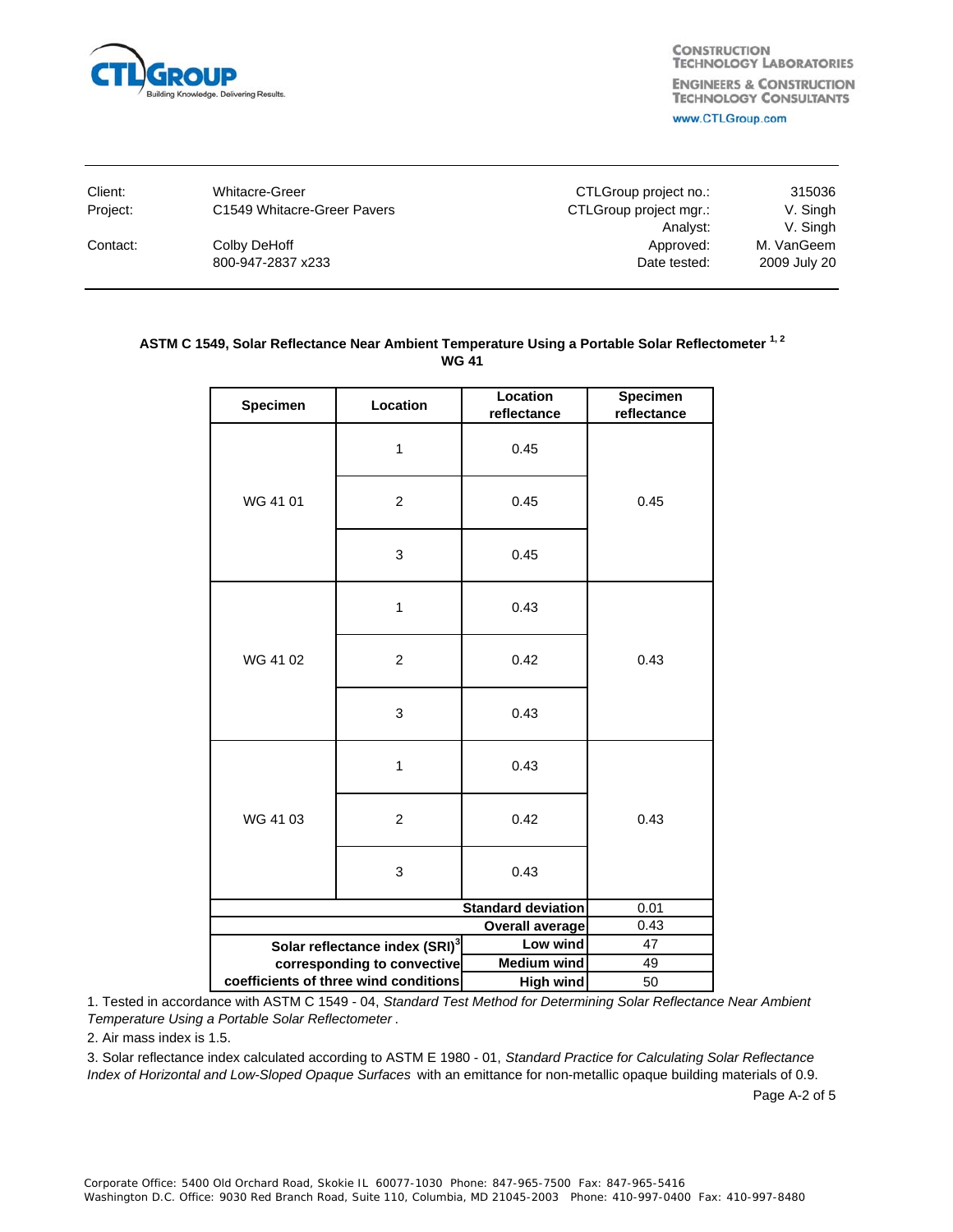

| Client:  | <b>Whitacre-Greer</b>       | CTLGroup project no.:  | 315036       |
|----------|-----------------------------|------------------------|--------------|
| Proiect: | C1549 Whitacre-Greer Pavers | CTLGroup project mgr.: | V. Singh     |
|          |                             | Analyst:               | V. Singh     |
| Contact: | Colby DeHoff                | Approved:              | M. VanGeem   |
|          | 800-947-2837 x233           | Date tested:           | 2009 July 20 |
|          |                             |                        |              |

### ASTM C 1549, Solar Reflectance Near Ambient Temperature Using a Portable Solar Reflectometer<sup>1,2</sup> **WG 42**

| Specimen                                                  | Location       | Location<br>reflectance | Specimen<br>reflectance |
|-----------------------------------------------------------|----------------|-------------------------|-------------------------|
|                                                           | 1              | 0.41                    |                         |
| WG 4201                                                   | $\overline{c}$ | 0.42                    | 0.42                    |
|                                                           | 3              | 0.42                    |                         |
|                                                           | $\mathbf{1}$   | 0.37                    |                         |
| WG 42 02                                                  | $\overline{2}$ | 0.39                    | 0.38                    |
|                                                           | 3              | 0.38                    |                         |
|                                                           | 1              | 0.41                    |                         |
| WG 4203                                                   | 2              | 0.41                    | 0.41                    |
|                                                           | 3              | 0.41                    |                         |
| <b>Standard deviation</b>                                 |                | 0.02                    |                         |
| <b>Overall average</b>                                    |                | 0.40                    |                         |
| Solar reflectance index (SRI) <sup>3</sup><br>Low wind    |                | 43                      |                         |
| <b>Medium wind</b><br>corresponding to convective         |                | 45                      |                         |
| coefficients of three wind conditions<br><b>High wind</b> |                |                         | 46                      |

1. Tested in accordance with ASTM C 1549 - 04, *Standard Test Method for Determining Solar Reflectance Near Ambient Temperature Using a Portable Solar Reflectometer* .

2. Air mass index is 1.5.

3. Solar reflectance index calculated according to ASTM E 1980 - 01, *Standard Practice for Calculating Solar Reflectance Index of Horizontal and Low-Sloped Opaque Surfaces* with an emittance for non-metallic opaque building materials of 0.9.

Page A-3 of 5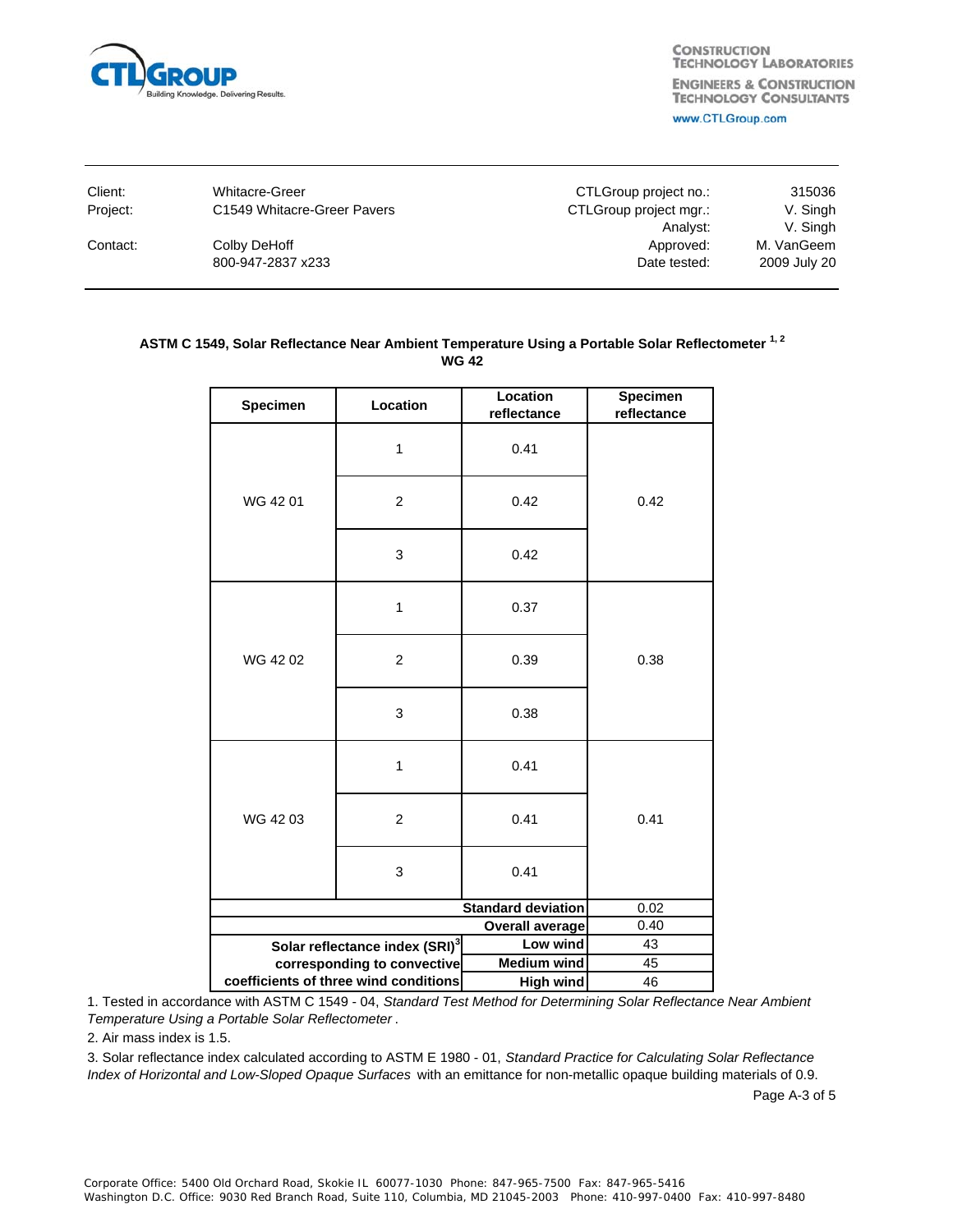

| Client:  | <b>Whitacre-Greer</b>       | CTLGroup project no.:  | 315036       |
|----------|-----------------------------|------------------------|--------------|
| Project: | C1549 Whitacre-Greer Pavers | CTLGroup project mgr.: | V. Singh     |
|          |                             | Analyst:               | V. Singh     |
| Contact: | Colby DeHoff                | Approved:              | M. VanGeem   |
|          | 800-947-2837 x233           | Date tested:           | 2009 July 20 |

### ASTM C 1549, Solar Reflectance Near Ambient Temperature Using a Portable Solar Reflectometer<sup>1,2</sup> **WG 43**

| Specimen                                               | Location       | Location<br>reflectance | Specimen<br>reflectance |
|--------------------------------------------------------|----------------|-------------------------|-------------------------|
|                                                        | $\mathbf{1}$   | 0.36                    |                         |
| WG 43 01                                               | $\overline{c}$ | 0.36                    | 0.36                    |
|                                                        | 3              | 0.35                    |                         |
|                                                        | 1              | 0.36                    |                         |
| WG 43 02                                               | $\overline{2}$ | 0.37                    | 0.36                    |
|                                                        | 3              | 0.36                    |                         |
|                                                        | $\mathbf{1}$   | 0.37                    |                         |
| WG 4303                                                | 2              | 0.38                    | 0.38                    |
|                                                        | 3              | 0.38                    |                         |
| <b>Standard deviation</b>                              |                | 0.01                    |                         |
| <b>Overall average</b>                                 |                | 0.37                    |                         |
| Solar reflectance index (SRI) <sup>3</sup><br>Low wind |                | 39                      |                         |
| corresponding to convective                            |                | <b>Medium wind</b>      | 41                      |
| coefficients of three wind conditions                  |                | <b>High wind</b>        | 42                      |

1. Tested in accordance with ASTM C 1549 - 04, *Standard Test Method for Determining Solar Reflectance Near Ambient Temperature Using a Portable Solar Reflectometer* .

2. Air mass index is 1.5.

3. Solar reflectance index calculated according to ASTM E 1980 - 01, *Standard Practice for Calculating Solar Reflectance Index of Horizontal and Low-Sloped Opaque Surfaces* with an emittance for non-metallic opaque building materials of 0.9.

Page A-4 of 5